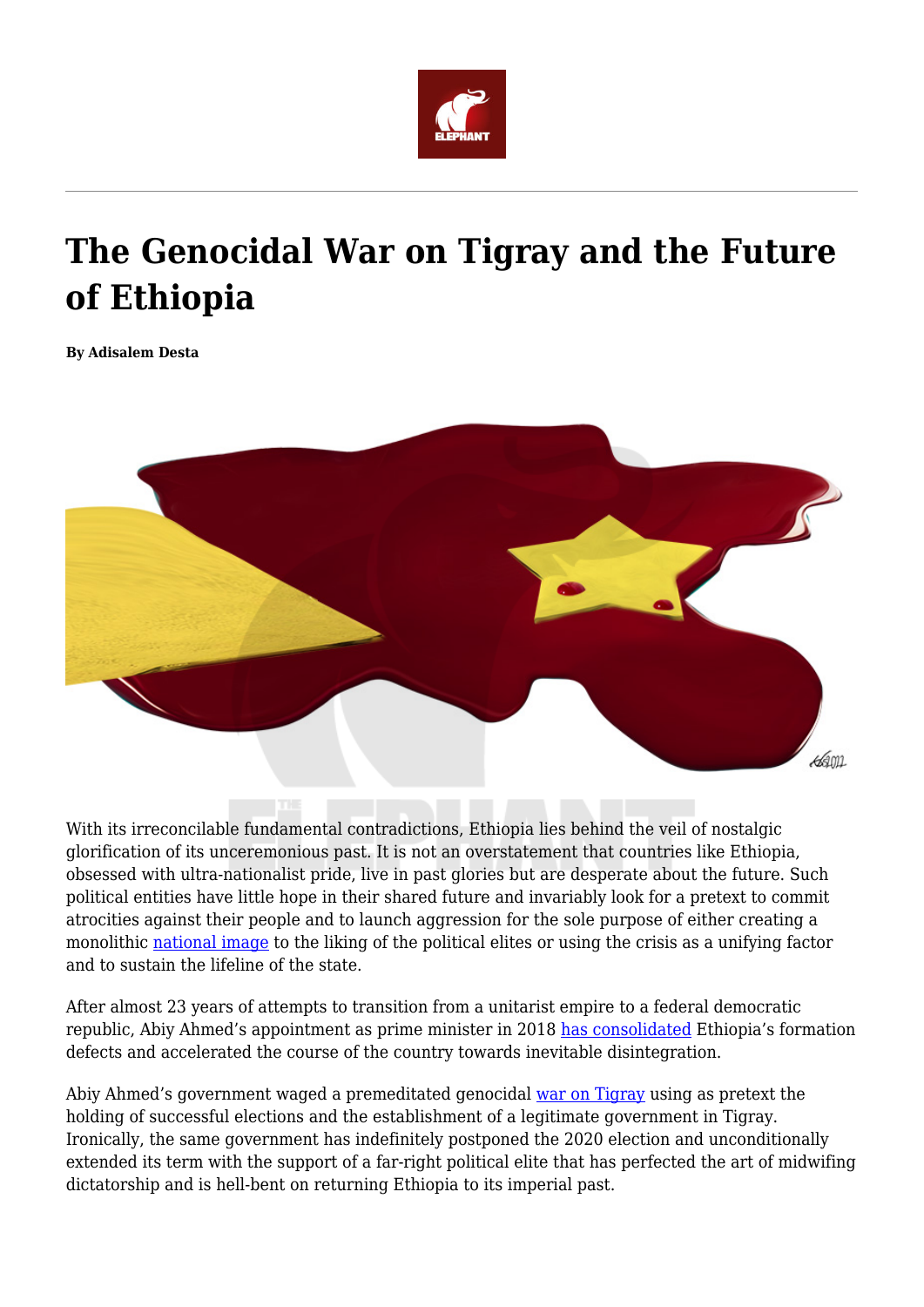## **A year of genocidal war on Tigray**

More than a year into the genocidal war on Tigray by the Ethiopian and Eritrean joint defence forces, Amhara's forces, and with the participation of [foreign powers,](https://www.dw.com/en/fact-check-are-other-nations-involved-in-the-war-in-tigray/a-56891431) the people of Tigray are completely under siege. And despite diplomatic engagements, international calls, and condemnations of Ethiopian and Eritrean officials, and the Amhara regional government, no meaningful, targeted actions have been taken to end the war on Tigray and ensure the withdrawal of Eritrean troops and Amhara militia. And nor has any meaningful action been taken to pursue a peaceful resolution to the political crisis and allow unhindered humanitarian access to avert famine in Tigray.

The international community's response has not only been lacking coherent and concrete actions, but it has also demonstrated divergent interests. At the beginning of the war, its reaction was to recognize the narrative of the Abiy regime that the incursion was a law [enforcement](https://www.ft.com/content/f71fd04f-cf55-44e1-b20a-3c2830820566) operation. Throughout the duration of the war, and despite calls for unhindered humanitarian access and the protection of human rights, the approach has been to blame all the parties to the conflict without any regard for their level of participation and level of accountability; at times it has been tantamount to blaming the dead for dying.

## **Reinventing peace**

Following the [rout](https://www.economist.com/middle-east-and-africa/2021/07/01/tigrayan-forces-have-routed-the-ethiopian-army) of the Abiy regime and its allied [forces](https://www.nytimes.com/2021/07/02/world/africa/tigray-ethiopia-soldiers-captured.html) in most parts of Tigray, including Mekelle on 28 June 2021, and the subsequent deepening of defensive strategic depth by the Tigray Defense Forces, coupled with the formation of an alliance with the Oromia Liberation Army and allied forces, the tone and sense of urgency of the regional and international players have dramatically escalated. The coordinated reaction, including by institutions that have been silent throughout the war, leads to suspicions that there are attempts to save the empire and the regime against the spirit of the constitution. Strikingly, while extending complete and unconditional legitimacy to the other parties to the war on Tigray, they have been reluctant to correctly address the government of Tigray by its proper nomenclature.

In an attempt to salvage the state, the international community, the [United Nations Security](https://www.un.org/press/en/2021/sc14693.doc.htm) [Council,](https://www.un.org/press/en/2021/sc14693.doc.htm) and the [African Union Peace and the Security Council,](https://www.peaceau.org/uploads/eng-communique-1045th-psc-meeting-on-ethiopia-8-nov-2021.pdf) in reaffirming their strong commitment to the sovereignty, political independence, territorial integrity, and unity of Ethiopia, have shown more regard for the interests of the significant players than for the aspirations of the Ethiopian people embodied in the Constitution. In procedure and substance, the future of Ethiopia should be addressed primarily within the framework of the constitution. The far-right Ethiopianists' camp that the prime minister associates himself with are convinced that the Ethiopia they want to see cannot be built on a democratic order. Unsurprisingly, they are convinced that they are best served by a dictatorial regime that provides an unchallenged environment better suited for imposing their values. It is not a coincidence that they blindly supported the Haile Selassie imperial order, the Derg dictatorial regime and now the Abiy genocidal regime. In a nutshell, from the modus operandi of the political elite in power that has consistently viewed the installing of a democratic order as an existential threat to its survival, the prospect of holding up Ethiopia as a democratic republic would require a generous optimism. And yet the convening of an all-inclusive dialogue could regulate the constitutional state succession, with the constitution providing the rules of engagement.

No meaningful, targeted actions have been taken to end the war on Tigray and ensure the withdrawal of Eritrean troops and Amhara militia.